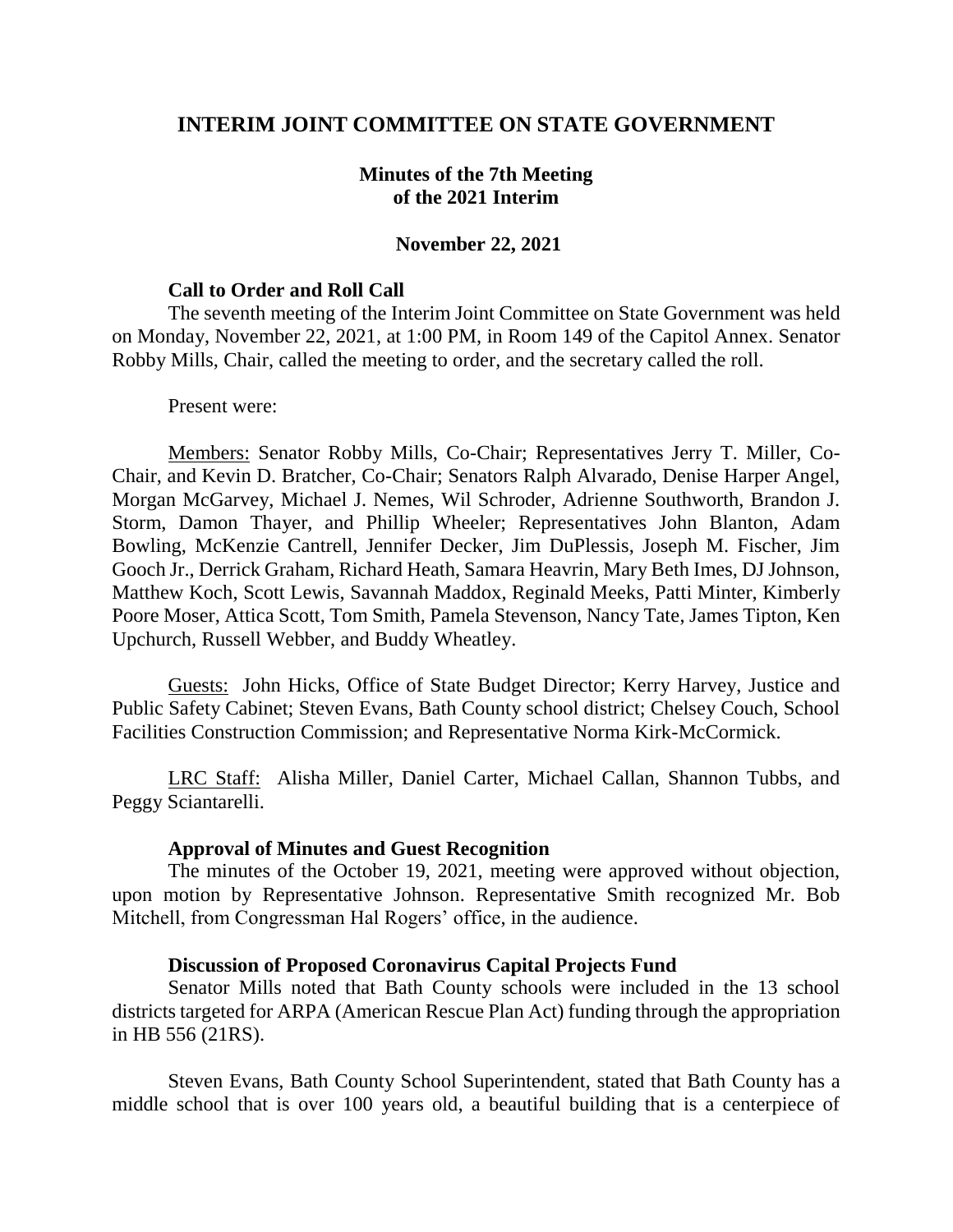downtown Owingsville and loved by the citizens. The building's condition is beyond normal upkeep, and a major renovation is necessary. There are problems with the air conditioning, flooring, mold in the basement, etc. When he took office, the district originally planned to build a new facility and renovate the old building for alternative use. However, the district lacks the bonding capacity to do so. When the federal funds were allotted, Bath County received \$7.1 million. The school district needs more than \$12 million in renovations—including a high school renovation. Based on the \$7.1 federal funding that was directed to Bath County, the local planning committee changed the district service plan from a new build to renovation of the old middle school building. The district was advised that there would be a 60-90 day moratorium. Eventually, at a meeting attended by the district's facilities director, Dr. Nelson, and the Finance Director, Ms. Combs, it was announced that the funding was gone—the reason being that the funding was designed more for community buildings, not school buildings. When asked by Senator Mills, Mr. Evans said he was surprised when it was learned that the funds would no longer be available.

Representative Koch, whose district includes Bath County, stated that the building in question is a staple of the community and the needed renovation is also a health issue. In his opinion, the federal funds were intended for such use, and he thinks the administration needs to take a second look at funding needed by Bath County.

When asked by Representative Blanton, Mr. Evans stated that he did not know the exact amount but that the school district, when revising its building plan, probably spent several thousand dollars in anticipation of receiving the \$7.1 million. He clarified that most of the job was started before he became superintendent last July. Representative Blanton said the point he wants to make is that the district spent money out of pocket in expectation of the committed funding.

Responding to Senator Storm, Mr. Evans said that it was about two weeks ago that the district learned the funds would not be available.

Representative Tipton read for the record part of the November 19, 2021, letter from the Governor's Office relating to the ARPA funding issue: "The SFCC met on June 2, 2021, and voted to issue additional offers of support to thirteen school districts, implementing the appropriation made in House Bill 556. Recognizing that the final federal guidance had not yet been published, the offers of support were expressly conditioned on availability of the federal funds underlying the appropriation. The school districts were notified that there was no projection of when the federal funds might be received. Twelve of the school districts accepted the tentative offers of assistance. Representatives of my administration and the staff of the SFCC held a ZOOM conference with leadership of the subject school districts on July 26, 2021. The school districts received an update on the status of the federal funding supporting the House Bill 556 appropriation. They were advised that the final federal guidance had not yet been published. Absent the guidance, it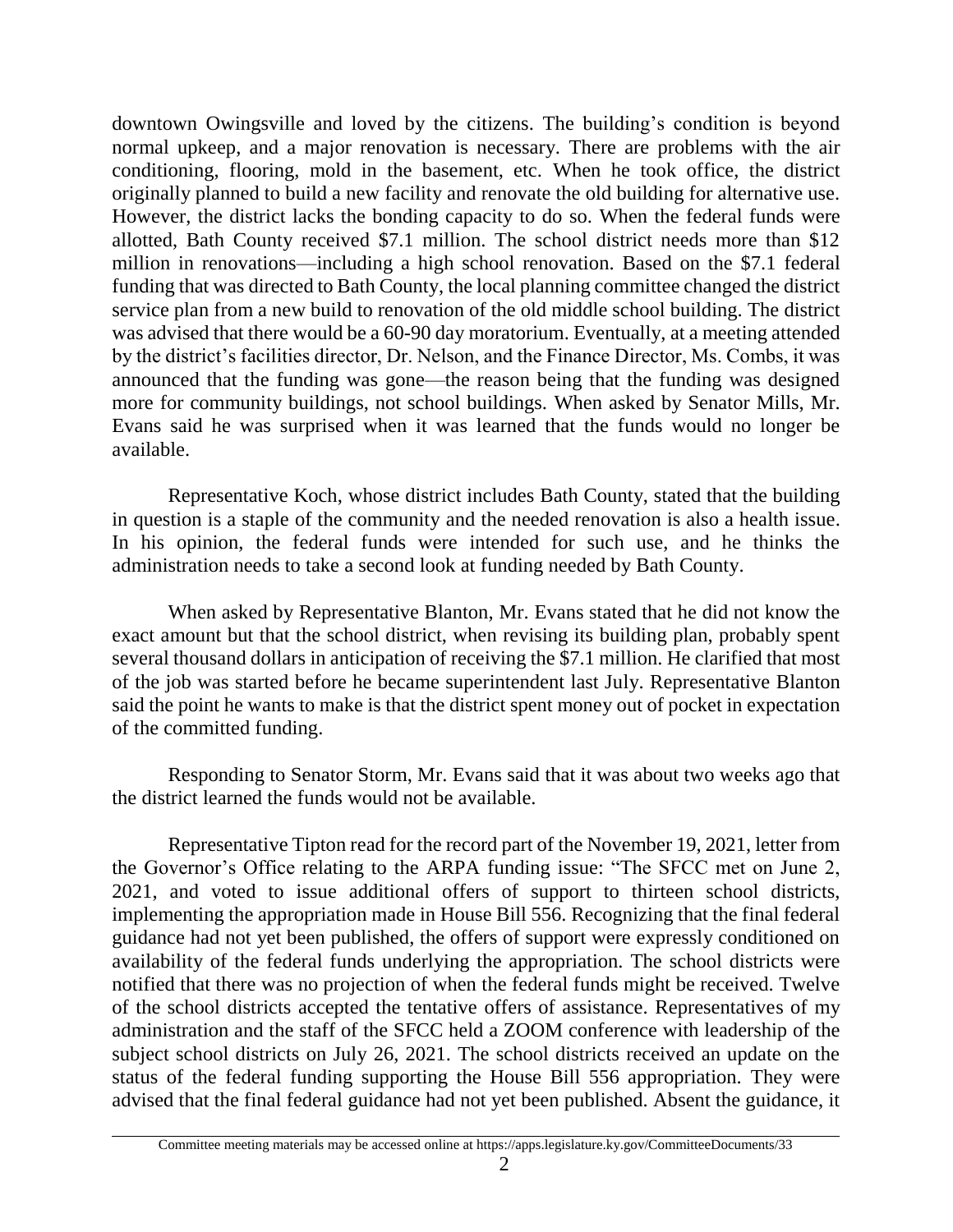was uncertain as to when, or if, the federal funding would be available. The school districts were advised that, given the uncertainty it might be unwise to make any preliminary expenditures related to the affected projects." When asked by Representative Tipton, Mr. Evans said he was not aware of the possibility that the funding might not be available. Representative Tipton said he wished to clarify that the administration is giving a different version of accounting for the funding.

# **Discussion of the Impact of the Biden Administration's Federal Guidance Disqualifying Expenditures of the FY 2021-2022 Kentucky Budget**

Guest speakers were John Hicks, State Budget Director, and Kerry Harvey, Secretary of the Justice and Public Safety Cabinet. Senator Mills asked Mr. Hicks to discuss the November 19, 2021, letter from Governor's Office's to President Stivers and Speaker Osborne in order to provide more clarity regarding use of the \$127 million ARPA Coronavirus Capital Projects Fund appropriation contained in 2021 Regular Session HB 556.

Mr. Hicks testified that in March 2021, the American Rescue Plan Act was passed. It included two new programs for the Coronavirus State Fiscal Recovery Fund and the Coronavirus Capital Projects Fund. The Governor and the General Assembly reviewed the legislative text together and agreed on a recommendation to appropriate \$127 million for urgent need schools through the School Facilities Construction Commission and \$58 million for projects in the next phase of the Capitol building renovation. Secretary Harvey was asked to lead the school construction projects and work with the School Facilities Construction Commission (SFCC) and the Department of Education.

In May 2021, the U.S. Department of Treasury issued a Statement on Purpose and Process relating to the Coronavirus Capital Projects Fund. The statement indicated that the Capital Projects Fund was targeted to increasing internet connectivity, rather than capital projects that enabled work, education, and health monitoring. The Governor personally spoke with Secretary of the Treasury, Janet Yellen and the White House lead on implementing ARPA, Gene Sperling, and strongly expressed his disagreement with the targeting of that statement, and explaining the rationale for Kentucky's proposed \$127 million for urgent need school projects. Mr. Hicks stated that he also had conversations with officials from the U.S. Department of Treasury. Official federal guidance on the use of the Coronavirus Capital Projects Fund was not received until September 10, 2021. The guidance did permit the use of the Fund for "multi-purpose Community Facility Projects" in addition to broadband infrastructure and digital connectivity projects.

Secretary Harvey stated that HB 556 mandated that offers of assistance were to be made to fund projects that were ranked the highest on the Kentucky Facilities Inventory and Classification report as of February 27, 2020. It was to provide gap funding in order for districts to actually build projects that were already on the drawing board, that were already prioritized as of February 27, 2020. The Commission's role was important but was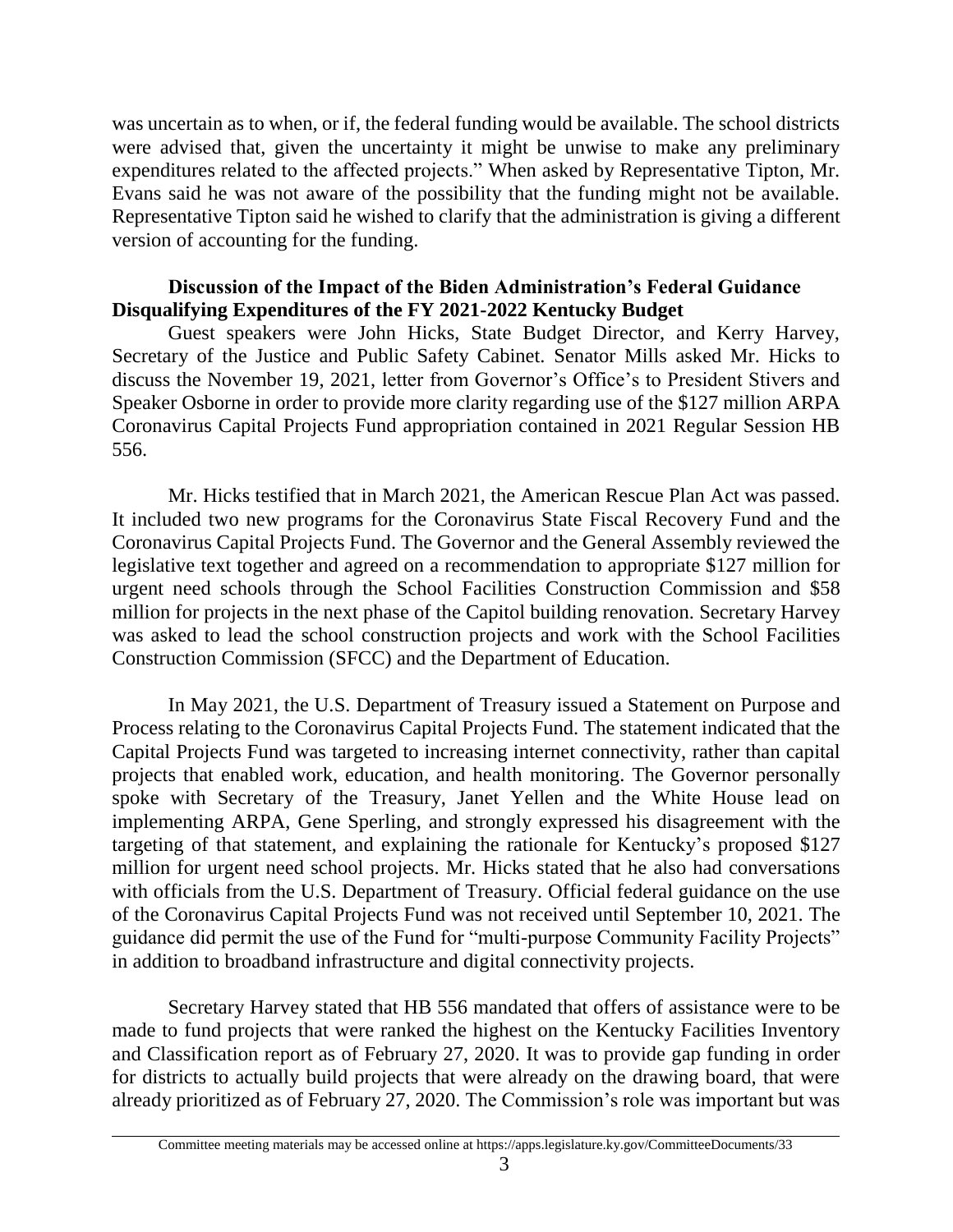largely ministerial because HB 556 already identified the projects that would be funded. The Commission met on June 2 and voted to extend additional offers of assistance to 13 Kentucky school districts. Ultimately, 12 of those districts accepted. Those offers were expressly conditioned on actual availability of federal funds. As of June 2, there was still optimism that the money would be available and that the projects would proceed as envisioned by HB 556.

Mr. Harvey stated that after analysis of the final guidance issued by the U.S. Treasury Department, it was concluded that the 12 school projects would not likely meet the criteria for funding from this particular source of federal money. The guidance indicated that a project, in order to be eligible for funding, must meet all three of the following criteria—directly advance work, education, and health care monitoring. The guidance specifically notes that, unlike broadband projects, school projects are not presumed to be eligible. The guidance also requires that in order for projects to be eligible the project must address an issue or solve a problem that was brought about by the COVID pandemic, or was brought to light by the COVID pandemic. The 12 projects to be funded according to HB 556 were on the drawing board and on the state priority list prior to the COVID pandemic. Based on analysis of the guidance, the school districts were informed that the projects were unlikely to qualify for funding from that pot of federal money. The school districts were also informed that Governor Beshear fully supports the projects and that he intended to work with the General Assembly to identify additional sources of funding. Throughout the process it was communicated to the school districts that the offers of assistance were conditioned upon actual availability of the federal funding and that it would be unwise to begin spending money on those projects until the situation was clarified.

Mr. Hicks stated that the Governor's recommended solution to the problem is to switch the appropriation of the \$127 million to the SFCC for the 12 school projects from the Coronavirus Capital Projects Fund to the Coronavirus State Fiscal Recovery Fund. One eligible use of the State Fiscal Recovery Fund is for "revenue losses," with the funds being directed to eligible governmental services. Based on a preliminary calculation of revenue loss as of December 31, 2020, the Commonwealth will have approximately \$220 million that will be eligible to be used for the "provision of government services." One example of government services in the federal guidance is "pay-go" or cash funding of capital projects, which fits with the planned \$127 million for school construction projects. Alternatively, the use of the \$127 million for broadband deployment projects from the Coronavirus Capital Projects Fund also fits with that Fund's eligible uses. The Governor's recommendation is, basically, to subtract the \$127 million from the Coronavirus Capital Projects Fund and shift it to the Coronavirus State Fiscal Recovery Fund for school projects, and do the reverse for the broadband projects. The same amount of money appropriated by the General Assembly would remain intact. Switching the two sources of funding will require action by the General Assembly. The Governor would encourage that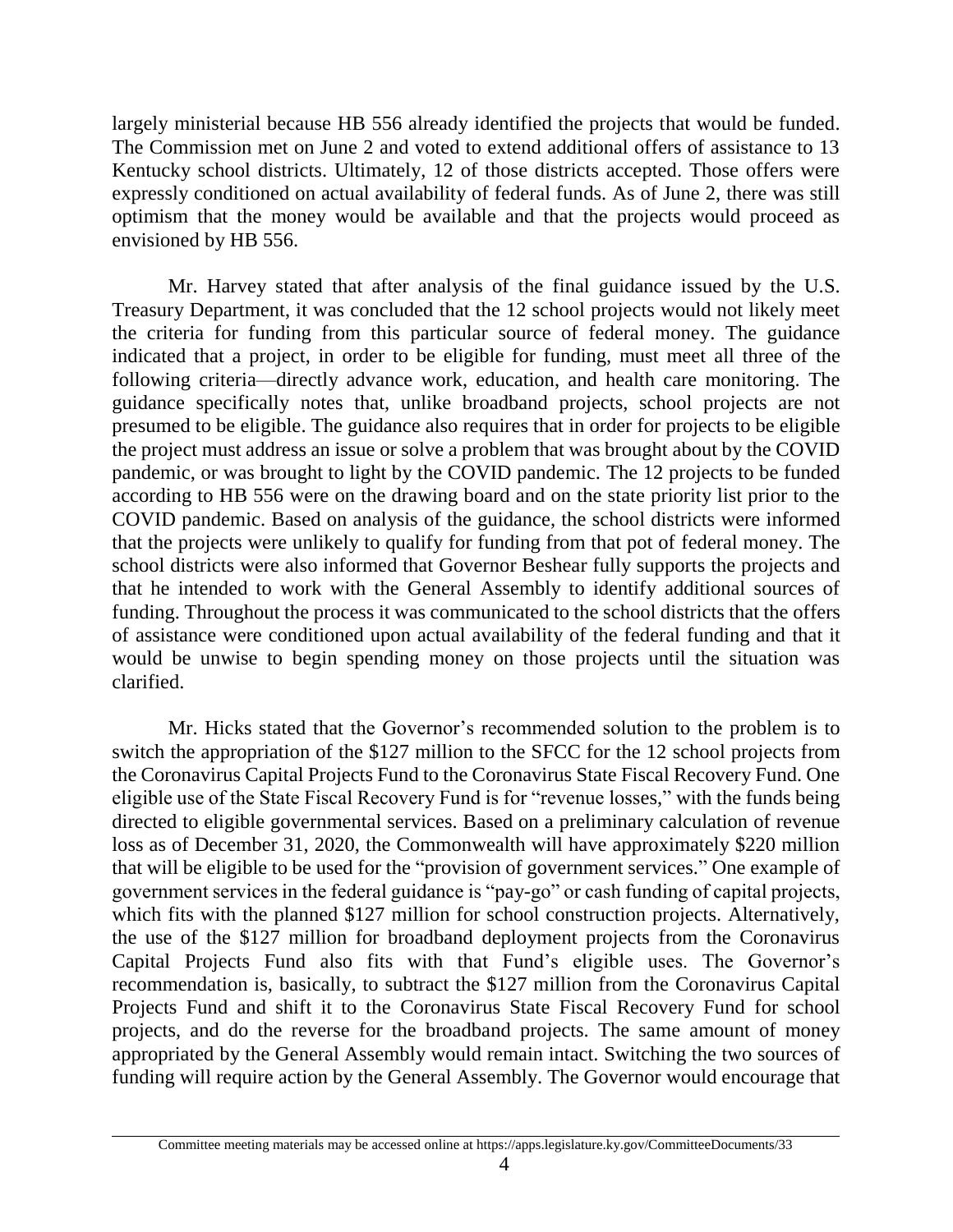this action take place in the early days of the 2022 regular session, and it would not impact other parts of the budget.

When Senator Mills questioned whether future response or legal action by Kentucky might be envisioned, Mr. Hicks said that although the Governor's administration disagreed with the approach taken by the federal guidance, they believe it to be final and do not expect any adjustments will be made to the guidance.

Responding to Representative Blanton and Representative Tipton, Mr. Harvey listed the school districts involved and said he believes it was the Hart County school district that did not accept the funding offer.

When asked by Representative Tipton, Mr. Hicks confirmed that the state has approximately \$1 billion of ARPA funds remaining to be appropriated.

Senator Wheeler stated that although the school projects may have already been planned, some of the problems they were facing bear directly with safety measures that might also have to do with COVID—such as clean air and being in a safe facility without exposure to the hazards of the virus. Mr. Hicks said there is no question that they may be related to public health, but they may not meet all the criteria mandated in the guidance. Mr. Harvey agreed that the projects are vitally important and should be completed.

Representative Wheeler asked whether construction of new facilities—for example, vocational schools with health care oriented events—might meet the federal guidelines. Mr. Harvey said the guidance is complicated, but he suspects it might be possible if the facility is designed to meet all the criteria in the federal guidance.

Senator Alvarado expressed his distrust with the administration and said that the legislature is getting mixed messages from the Governor regarding the availability of ARPA funds. To substantiate that, he quoted from a September Courier Journal news article written by Joe Sonka that includes statements attributed to the Governor relating to the use of ARPA funding.

Senator Mills asked whether there is confidence about the accuracy of the previously mentioned amount of revenue loss, since the state has had record revenue and record amounts going into the rainy day fund. Mr. Hicks said that the general perception of what has happened to state tax revenue is correct. However, he is confident about the stated revenue loss, given the way that the federal guidance allowed for the loss calculation.

Senator Southworth said that schools are a core component of providing services to communities, especially in rural areas. She spoke about the needs of small communities, the importance of internet connectivity and health care services, and the need to advocate for rural communities at both the state and national levels.

Committee meeting materials may be accessed online at https://apps.legislature.ky.gov/CommitteeDocuments/33